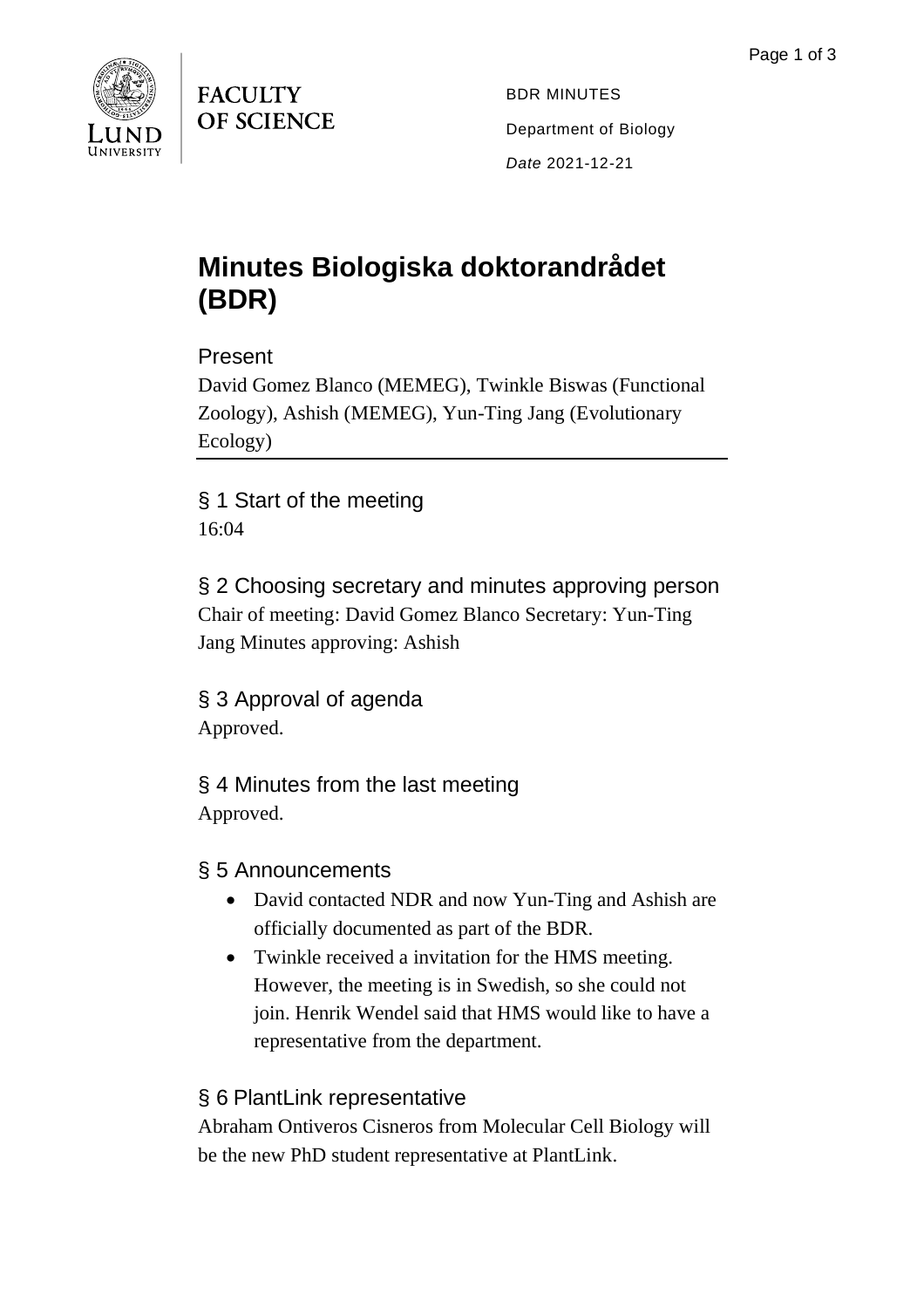#### § 7 HMS committee

David will send an invitation to PhDs to participate in HMS.

#### § 8 SACT and annual BDR guest talk

David will contact SACT to help organize the annual BDR guest talk.

#### § 10 Guide for new PhD students in the Department of Biology

- Updating the guide for new PhD students.
- We will check the whole document in the next meeting and publish it.
- Introduction event for PhD student: David will send out list of potential guest speakers and we will start contacting different people in January.

#### § 11 Permanent reminders

- a. Late autumn call for nominations of guest lecturer.
- b. Early spring check with current PhD-representatives in the various organs if they want to keep their positions, and if not call for new representatives and nominate these for election through NDR. Elections take place in April/May with a change-over in positions in July.
- c. After NDR elections update lathunden with information for all new PhD students and the information for new foreign PhD students.
- d. January and September after scheduling the coming semester's meetings, invite the prefect and the vice prefect to join one of meetings.

#### § 10 Other issues

Ashish raised interest in organizing PhD events in January or December next year. We could use these events as an opportunity to recruit new students.